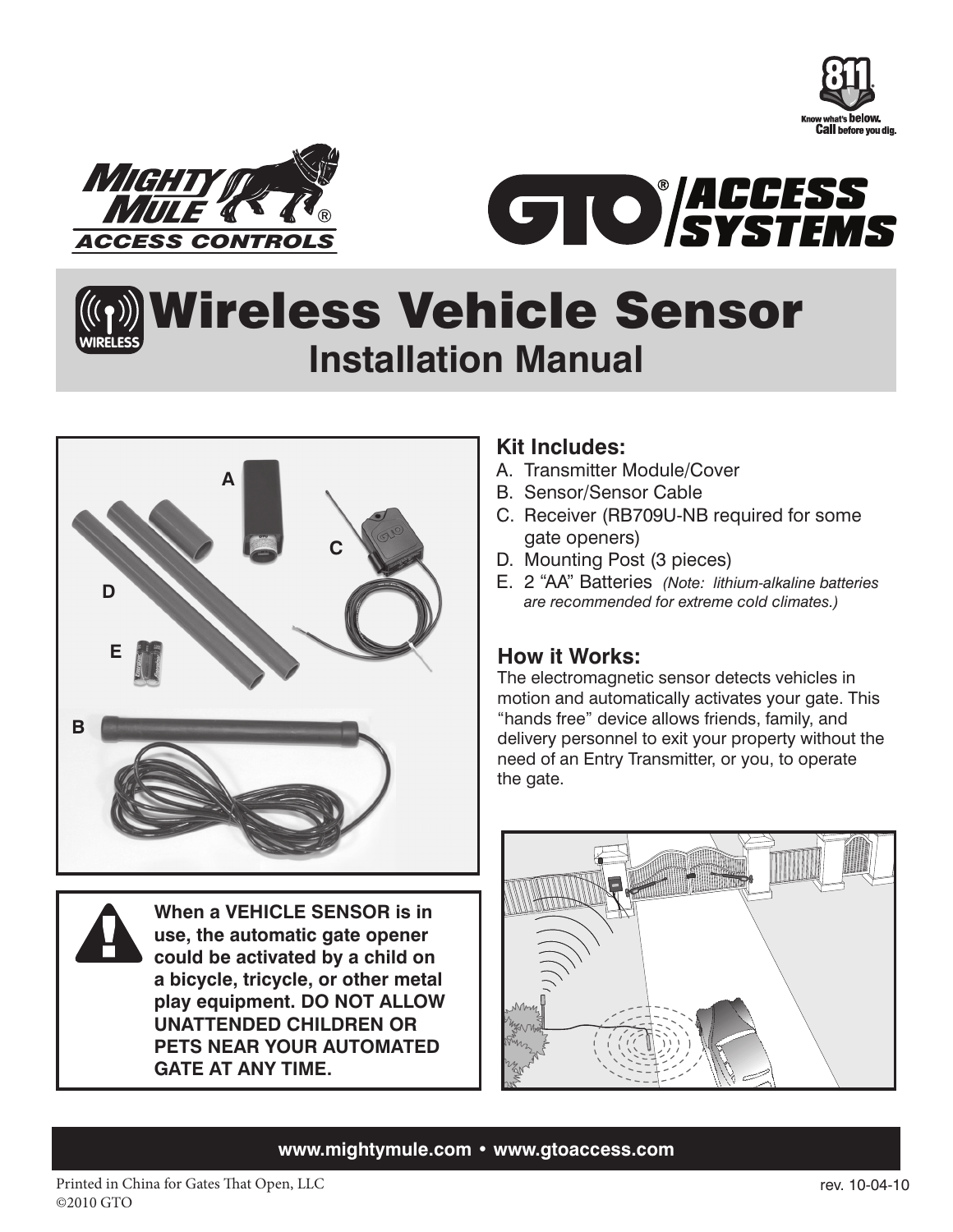

**This product and any accessory you purchase should only be installed on a gate opener that meets the current UL325 safety standard. If you have a gate opener that is not listed with the current standard, please contact the GTO sales department for consultation on a gate opener that can meet your specific needs.**

FCC WARNING: Changes or modifications to this unit not expressly approved by the party responsible for compliance could void the user's authority to operate the equipment.

NOTE: This equipment has been tested and found to comply with the limits for a Class B digital device, pursuant to Part 15 of the FCC Rules. These limits are designed to provide reasonable protection against harmful interference in a residential installation. This equipment generates, uses and can radiate radio frequency energy and, if not installed and used in accordance with the instructions, may cause harmful interference to radio communications.

However, there is no guarantee that interference will not occur in particular installations. If this equipment does cause harmful interference to radio or television reception, which can be determined by turning the equipment off and on, the user is encouraged to try to correct the interference by one or more of the following measures: • Reorient or replace the receiver antenna. • Increase the separation between the equipment and the receiver. • Connect the equipment into an outlet on a circuit different from that to which the receiver is connected. • Consult the dealer or an experienced radio/TV technician for help.

### GTO Limited One Year Warranty

Gates That Open, LLC (GTO), gate openers and accessories are covered under warranty by the manufacturer against defects in materials and manufacturer workmanship for a period of one (1) year from date of purchase, *provided the recommended installation procedures have been followed.*

In the case of product failure due to defective material or manufacturer workmanship within the one (1) year warranty period, the product will be repaired or replaced (at the manufacturer's option) at no charge to the customer, if returned freight prepaid to GTO, 3121 Hartsfield Road, Tallahassee, Florida, USA 32303. **IMPORTANT: Call (800) 543-1236**  for a Return Goods Authorization (RGA) number before returning accessory to factory. Products received at the factory without an RGA number will not be accepted. Replacement or repaired parts are covered by this warranty for the remainder of the one (1) year warranty period or six (6) months, whichever is greater. GTO will pay the shipping charges (equal to United Parcel Service GROUND rate) for return to the owner of items repaired under warranty.

The manufacturer will not be responsible for any charges or damages incurred in the removal of the defective parts for repair, or for the reinstallation of those parts after repair. This warranty shall be considered void if damage to the product(s) was due to improper installation or use, connection to an improper power source, or if damage was caused by electrical power surge or lightning, wind, fire, flood, insects or other natural agent.

After the one (1) year warranty period, GTO will make any necessary repairs for a nominal fee. Call GTO at (800) 543- 1236 for more information. This warranty gives you specific legal rights, and you may also have other rights which may vary from state to state. This warranty is in lieu of all other warranties, expressed or implied. **NOTE: Verification of the warranty period requires copies of receipts or other proof of purchase. Please retain these records.**

> Gates That Open, LLC 3121 Hartsfield Road • Tallahassee, Florida 32303 Sales: 1-800-543-GATE (4283) • Technical Support: 1-800-543-1236 www.gtoinc.com

Technical Support Hours: MON–FRI, 8:00 a.m.–7:00 p.m. (ET)

### **800/543-1236 • 850/575-4144**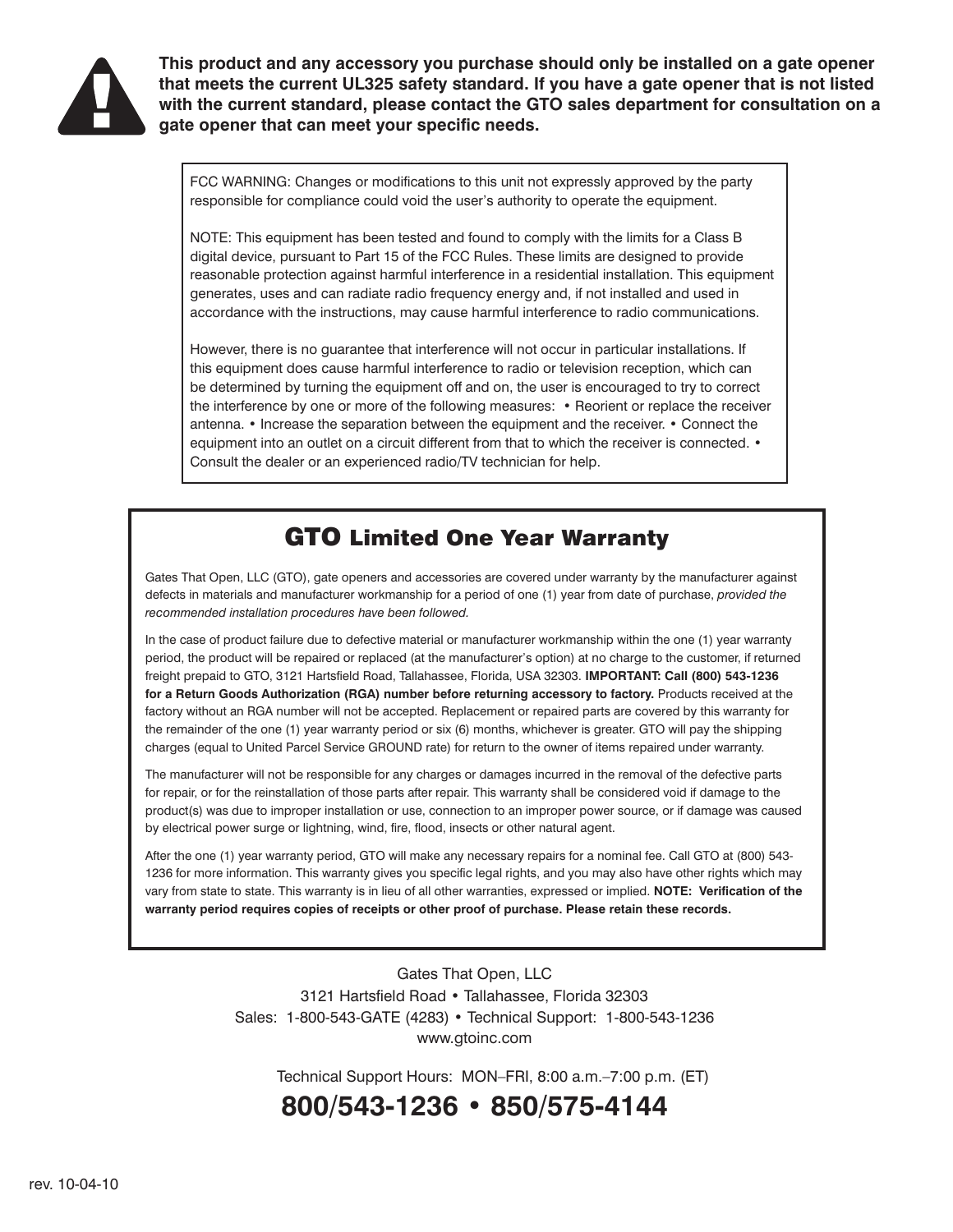# 1. Program DIP Switch Settings

**Step 1:** Remove the cover from your gate opener Entry Transmitter. Remove the cover from the Transmitter Module.

**Step 2:** You will change the DIP Switch settings on the Transmitter Module to match those of your Entry Transmitter.

For **Single Button** Entry Transmitters, set the 9 DIP Switch settings on the Transmitter Module to match the 9 DIP Switch settings of the Entry Transmitter.

For **Dual Button** Entry Transmitters, set the first 8 DIP Switch settings on the Transmitter Module to match the 8 DIP Switch settings of the Entry Transmitter. The 9th DIP Switch setting (Transmitter Module) will depend on which button you use to operate the gate (see illustration).





*Single Button Entry Transmitter*



# 2. Determine Location for Sensor and Transmitter Module

**NOTE:** Install Transmitter Module and Sensor on the same side of the driveway as your automatic gate opener/receiver.

#### **Placement of SENSOR:**

- No more than 2 ft. from edge of driveway.
- At least 25 ft. from leading edge of open gate, roadways, neighboring driveways, etc.
- Parallel to direction of the driveway.

### **Placement of TRANSMITTER MODULE:**

- No more than 100 ft. from gate opener receiver.
- Within "line of sight" of the gate opener receiver.
- Away from lawn sprinklers (Transmitter Module is water resistant, not waterproof).
- Away from the driveway edge so that vehicles are unlikely to hit it.

### **For Optimum Performance:**

- Install the Sensor as far away as possible from power transformers, power lines, underground gas lines, and telephone lines.
- Locate the Sensor away from general moving traffic to prevent unwanted activation (the Sensor detects magnetic disturbances caused by a vehicle's mass and velocity).
- It is recommended that you run the Sensor Cable inside PVC conduit to prevent accidental damage.
- Do not run Sensor Cable in conduit with other wires such as AC power or other control wires.
- THE SENSOR CABLE MUST NOT BE SPLICED.



*Sensor Range distance is approximate and will vary due to outside interference, vehicle mass, speed, etc.*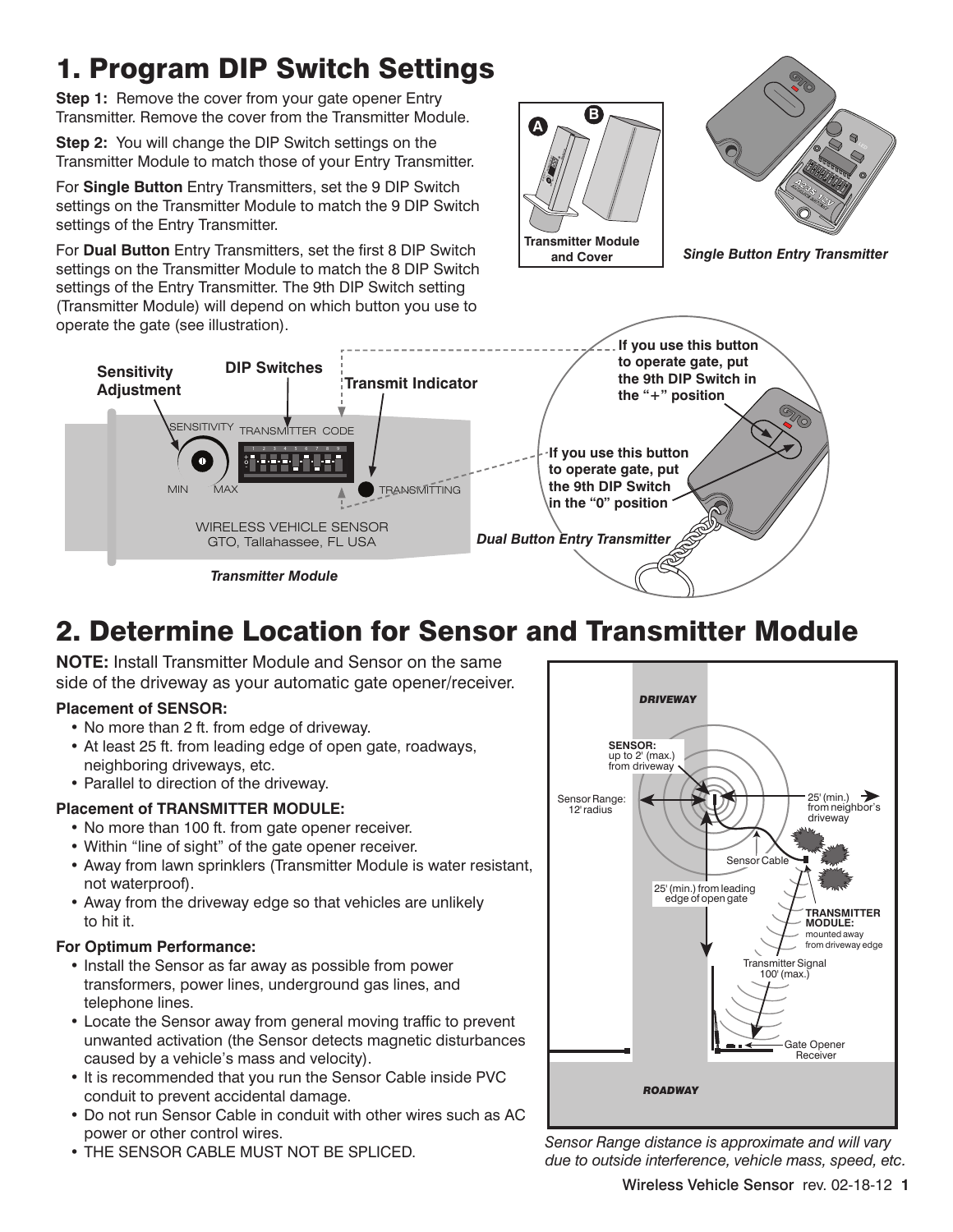## 3. Install Sensor and Transmitter Module

*IMPORTANT: Clear an area 25 ft. in all directions of metal tools, toys, and automobiles to prevent magnetic disturbance during testing and installation.*



**Step 1:** Dig a hole for the Sensor, 1 ft. deep and 1 ft. long. Be sure the hole is flat and parallel to the direction of the driveway and not more than 2 ft. away from the driveway.

**Step 2:** Dig a trench in which to lay the Sensor Cable from this hole to where you will install the Transmitter Module. The trench should be at least 6 in. deep to prevent possible wire damage from edgers, lawn aerators, etc.

**Step 3:** Lay the Sensor in the hole parallel to the driveway and the Sensor Cable in the trench. Do not fill/cover the hole or trench until the Transmitter Module signal has been tested (page 3). *If you don't use all of the Sensor Cable, coil the extra cable beside the Mounting Post.*

**Step 4:** Assemble the Mounting Post using the coupler to connect the two longer pieces.



**Step 5:** Run the Sensor Cable **(B)** through the Mounting Post **(A)** and plug it into the connector at the bottom of the Transmitter Module **(C)**. Allow 2 in. slack in the cable to prevent damage to the connector if Transmitter Module is removed.

**Step 6:** Attach the Transmitter Module to the Mounting Post. At this point, you can put the Mounting Post in the ground, but don't fill the hole until after testing (page 3).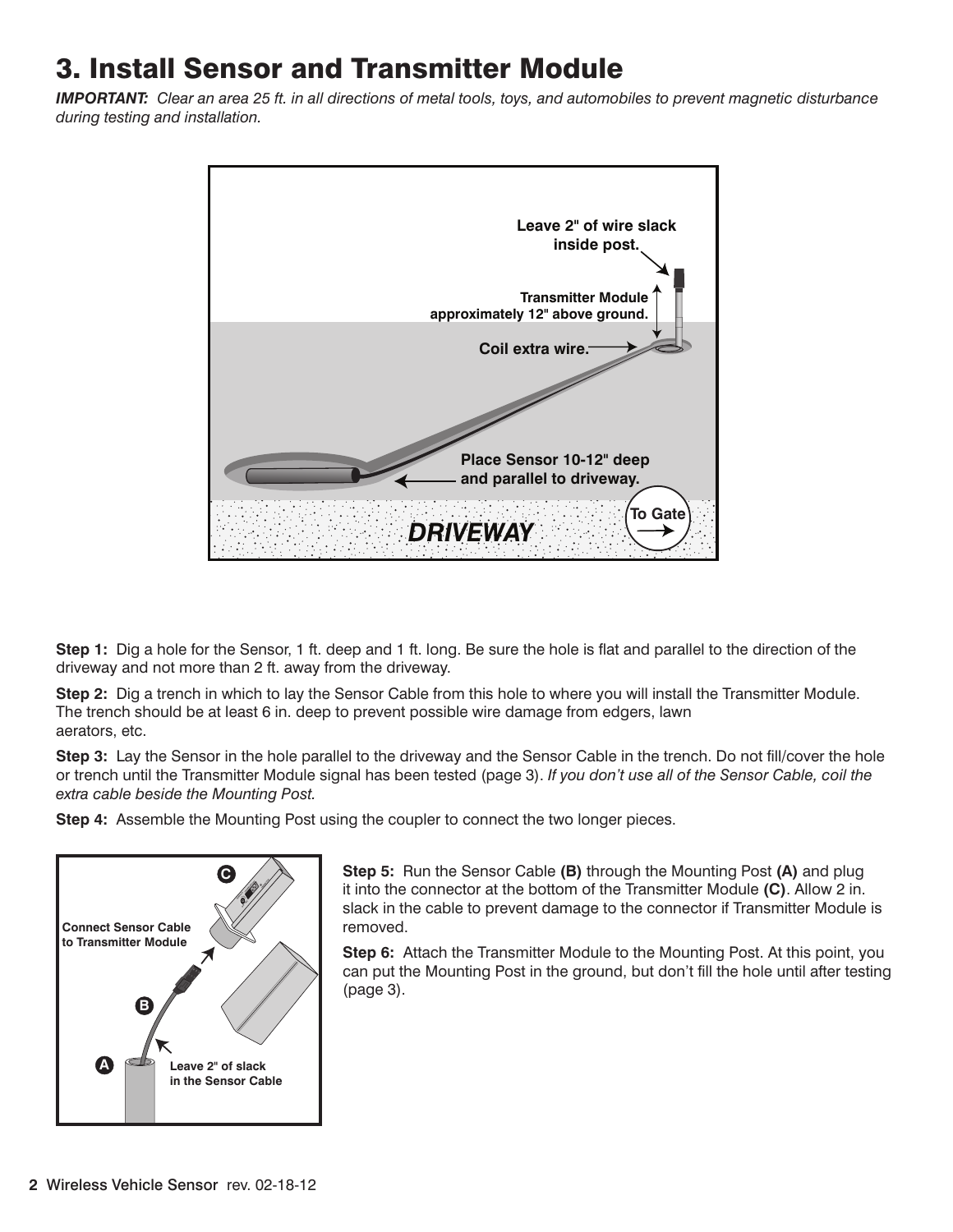## Do You Need to Install the Receiver?



**IMPORTANT:** The RB709U-NB Universal Receiver (included) is designed, and necessary, to work with certain models of GTO/Mighty Mule Gate Opener control boards. **Many models do not require the use of the Receiver.** To determine if you will need to install the Receiver, remove the gate opener control box cover and examine the control board.



**If your control board matches any of the illustrations above, you WILL need to install the Receiver (refer to the instructions on page 4)**.

**If your control board DOES NOT match any of the illustrations above, proceed to #4 "Test the System."**

## 4. Test the System

**Step 1:** Make sure gate opener is turned ON and gate is in the closed position.

**Step 2:** Install 2 "AA" batteries (included) in the Transmitter Module; **the gate will open**. Wait 60 seconds before proceeding to the next step and *DO NOT move the sensor, any vehicles, or metal objects that are within 25 ft. during this calibration/"self-test" 60-second period***.**



**Step 3:** Use your Entry Transmitter to close the gate. Test the Wireless Vehicle Sensor by driving  $\Box$  your vehicle past the Sensor at normal driveway speed. The gate should open each time; if it does not, use a small screwdriver to increase the Sensitivity Adjustment (clockwise rotation).

**Step 4:** Once operation is satisfactory, turn the gate opener OFF. Fill the holes and trench with soil and tamp firm. The bottom third of the Mounting Post should be buried firmly in the ground.

**Step 5:** Turn the gate opener ON and make sure gate is in the closed position. Replace Transmitter Module cover and test the system again (Step 3). NOTE: Do not cover the Transmitter Module with anything metal, as this will cause signal interference.

Your installation is now complete. If your Wireless Vehicle Sensor is not working properly, please refer to the **Troubleshooting Guide** on the back cover of this Installation Manual.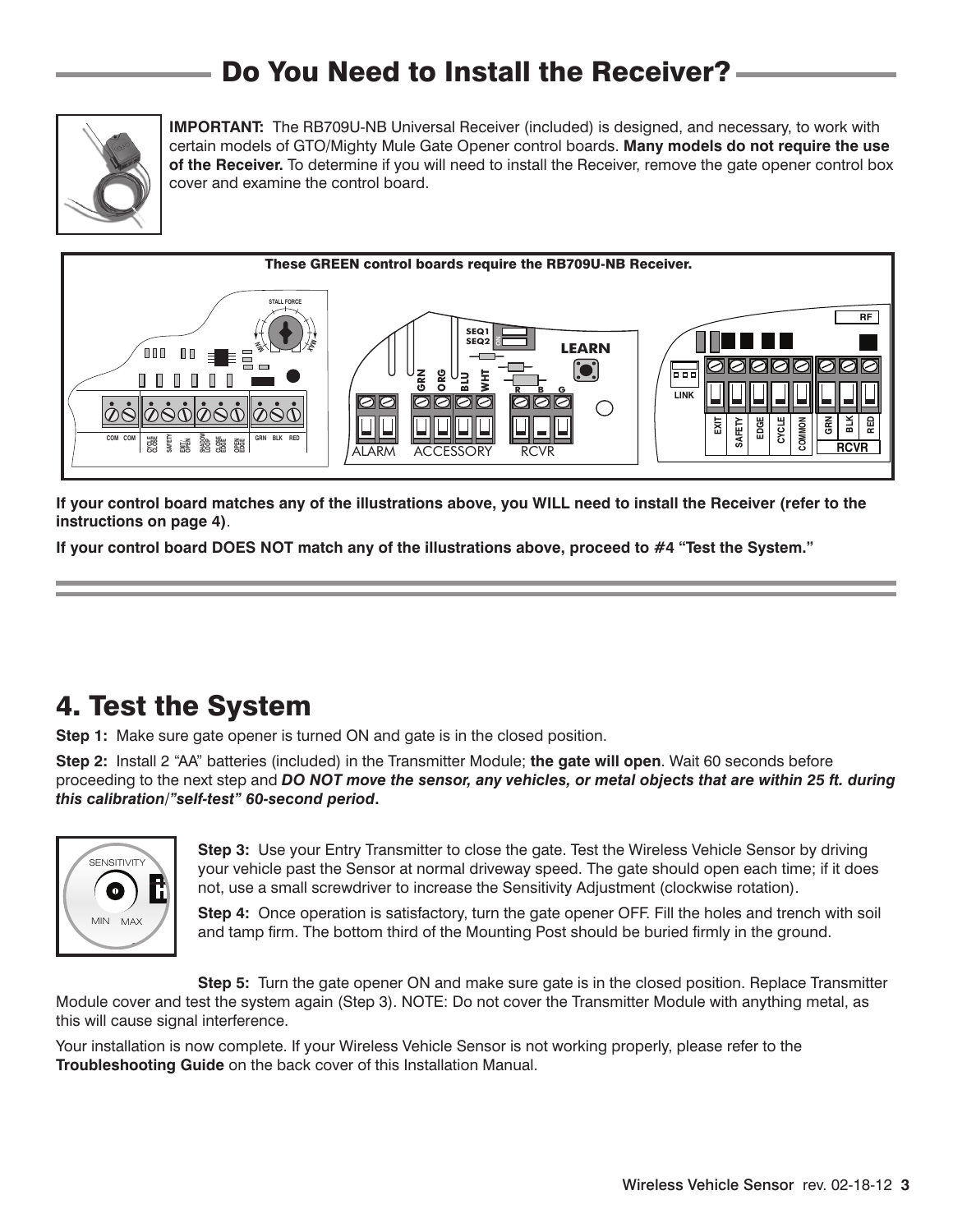## **Instructions for Installing the RB709U-NB Receiver**



**CAUTION: The "Learn" process may activate the gate. Please use caution when programming the Receiver.**



**Step 1:** The RB709U-NB will replace the gate opener receiver; disconnect the gate opener receiver's RED, BLACK, and GREEN wires from the receiver terminals on the gate opener control board.

**Step 2:** Mount the RB709U-NB Receiver.

- The Receiver can be mounted up to 10 ft. from the gate opener control board.
- DO NOT mount the Receiver upside down.
- DO NOT mount on a metal surface (will reduce range).
- Run Receiver cable through PVC conduit to protect it from damage.
- DO NOT run Receiver cable in conduit containing AC wiring.
- Receiver range can vary depending upon weather, topography, and external interference.



**Step 3:** Connect the RED and BLACK wires from the Receiver to the power supply (see illustration, page 5).

**A** CAUTION: The "Learn" process may activate the gate. Please use caution when programming the Receiver.



*Note: You will have to use a small screwdriver or a pen to depress the LEARN CH buttons on the receiver.*

**Step 4:** Connect the Receiver's Channel 1 wires (GREEN and BLUE) to your control board (see illustration, page 5). Press and hold the Entry Transmitter button then the Receiver's LEARN CH 1 button at the same time. The indicator light on the Receiver should blink once within 1–2 seconds to indicate that the Entry Transmitter setting is now programmed into the Receiver.

**4** Wireless Vehicle Sensor rev. 02-18-12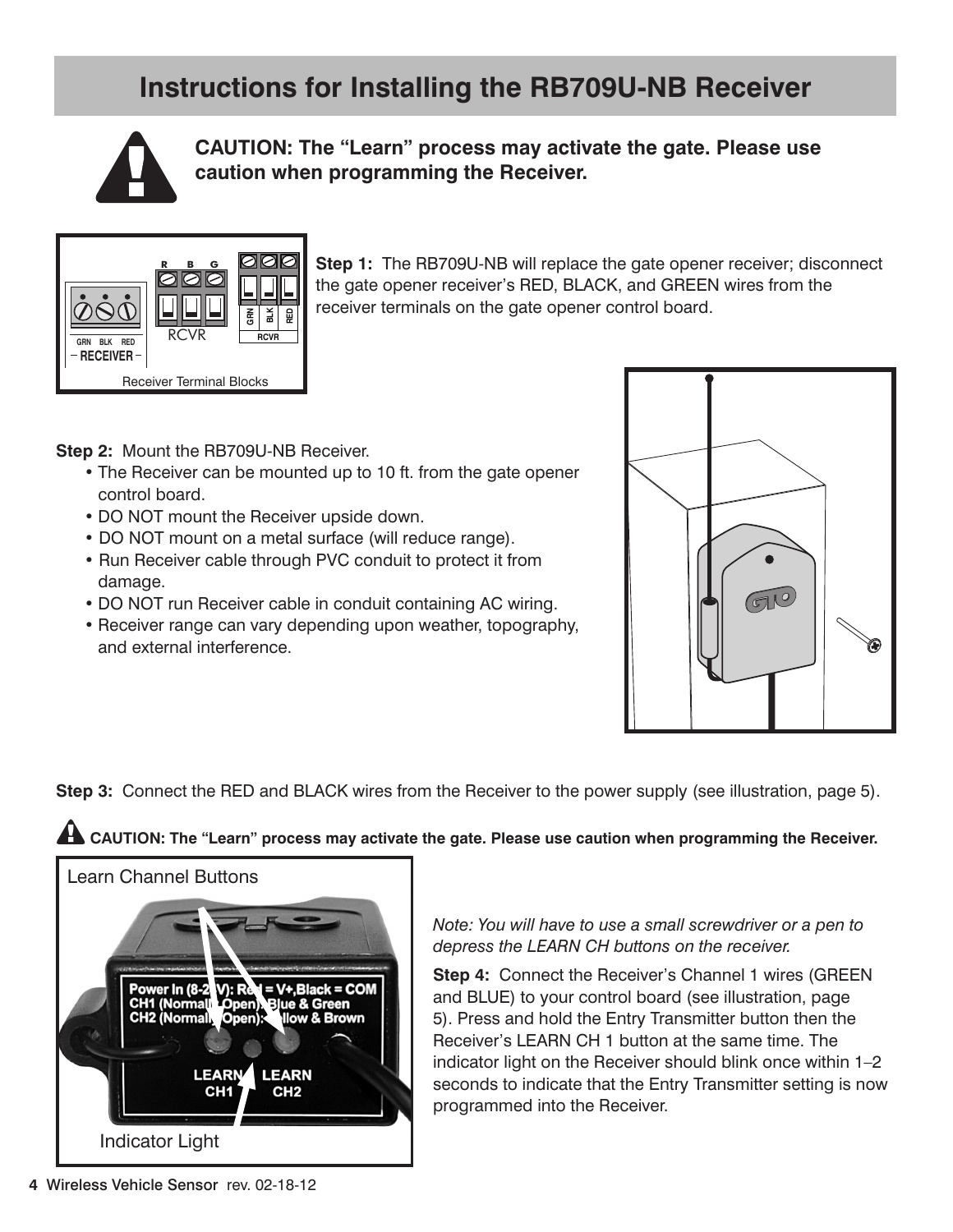

**Step 5:** Connect the Receiver's Channel 2 wires (YELLOW and BROWN) to your control board (see illustration above). Have someone install the 2 "AA" batteries in the Transmitter Module: this will immediately start 30 seconds of transmission from the Wireless Vehicle Sensor. During transmission, you will press and hold the Receiver's LEARN CH 2 button. The indicator light on the Receiver should blink twice within 1-2 seconds to indicate that the Wireless Vehicle Sensor setting is now programmed into the Receiver.

**Step 6:** Return to #4: "Test Your System" (page 3).